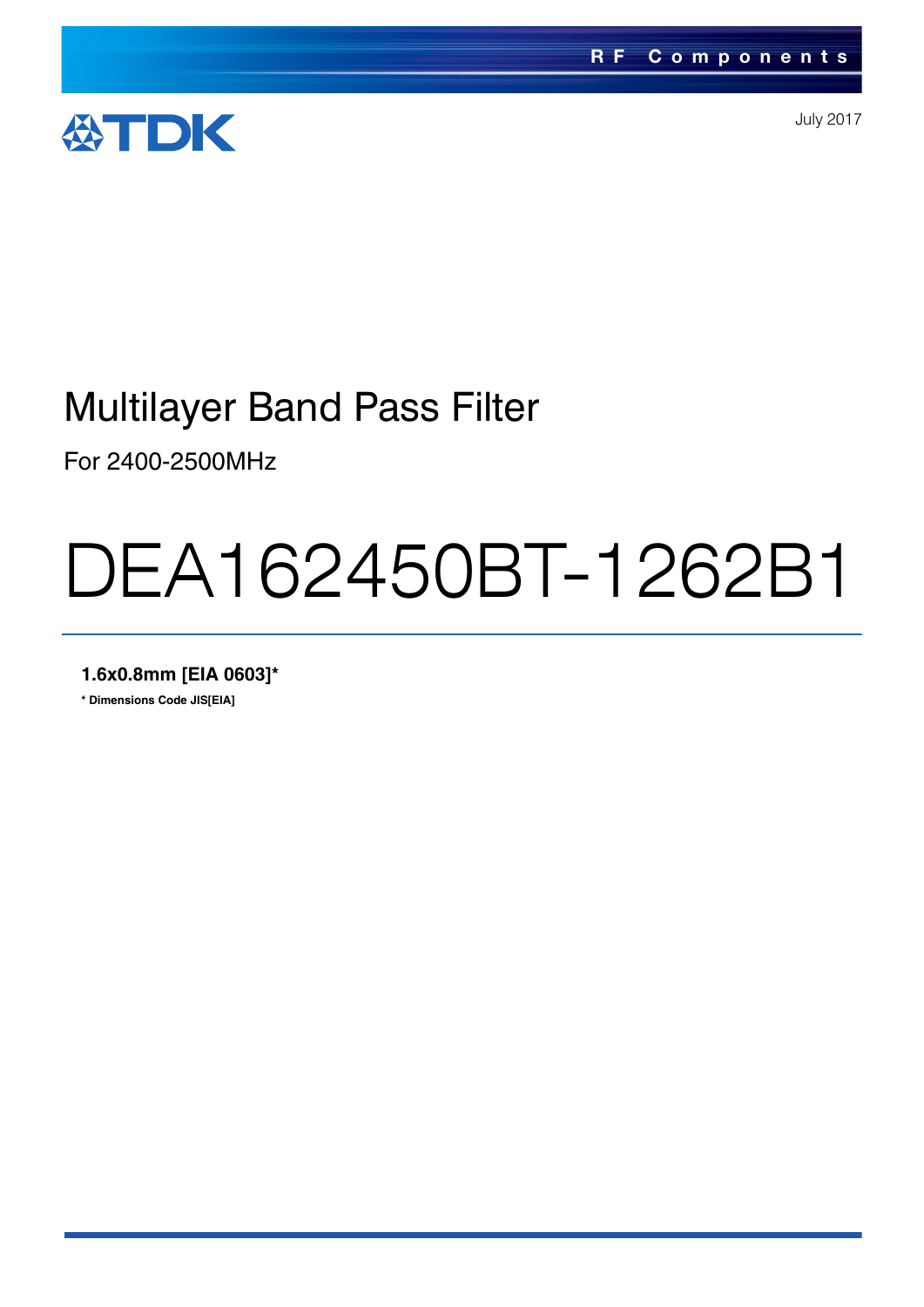## **Multilayer Band Pass Filter For 2400-2500MHz**

**公TDK** 

# **DEA162450BT-1262B1**

#### **SHAPES AND DIMENSIONS**



| <b>Terminal functions</b> |            |  |  |  |  |
|---------------------------|------------|--|--|--|--|
|                           | IN         |  |  |  |  |
| $\overline{2}$            | <b>GND</b> |  |  |  |  |
| 3                         | <b>OUT</b> |  |  |  |  |
|                           | <b>GND</b> |  |  |  |  |
|                           |            |  |  |  |  |

Dimensions in mm

#### **RECOMMENDED LAND PATTERN**



RoHS Directive Compliant Product: See the following for more details.https://product.tdk.com/info/en/environment/rohs/index.html

<sup>•</sup> Before using these products, be sure to request the delivery specifications.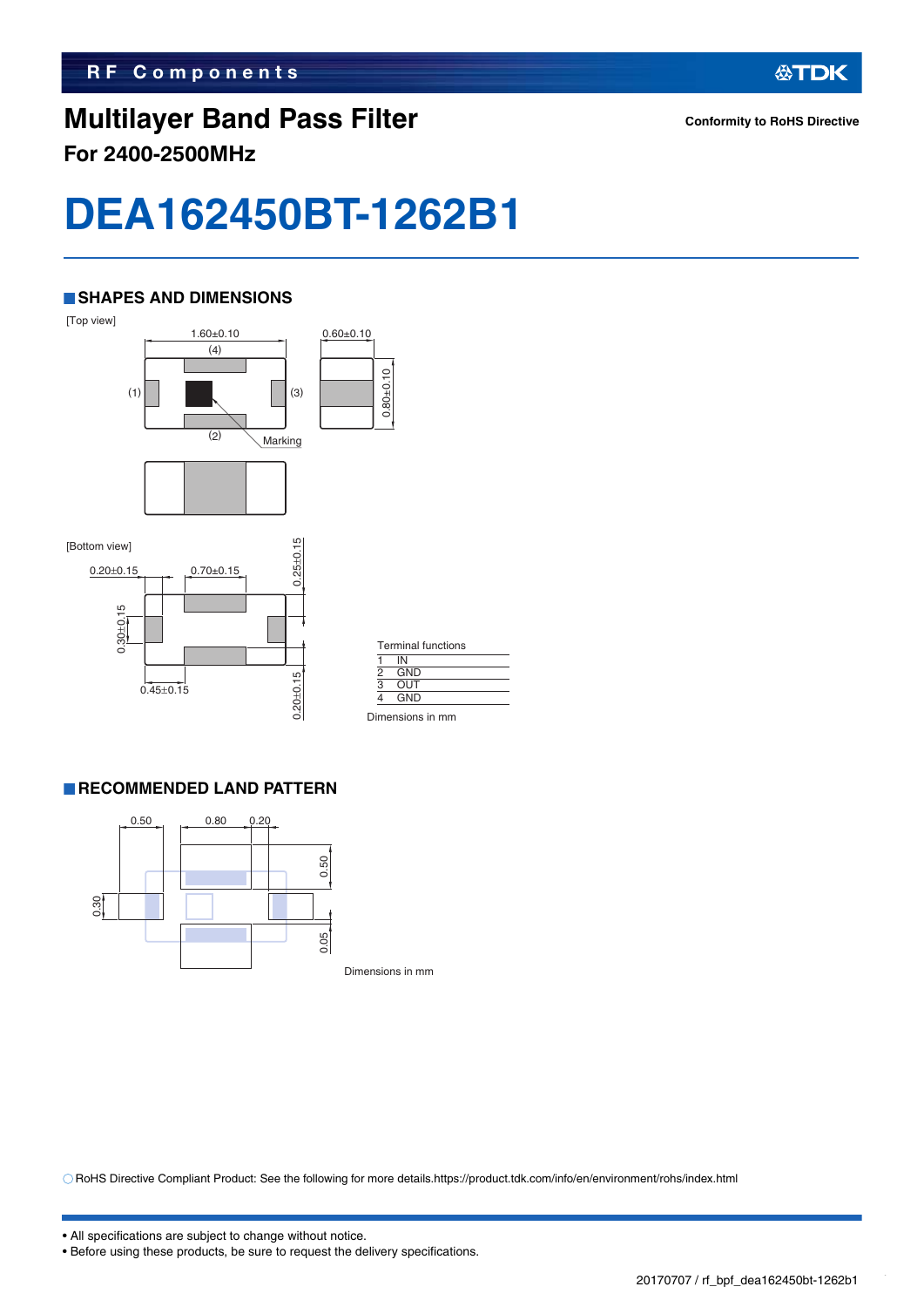# DEA162450BT-1262B1

#### **ELECTRICAL CHARACTERISTICS**

| <b>Item</b>                         | <b>Frequency Range</b><br>(MHz) | Min. | Typ.         | Max. |
|-------------------------------------|---------------------------------|------|--------------|------|
| Insertion Loss (dB)                 | 2400 to 2500                    |      | 1.53         | 2.4  |
| Ripple (dB)                         | 2400 to 2500                    |      | 0.28         | 1.5  |
| Return Loss (dB)                    | 2400 to 2500                    | 9    | 21.8         |      |
|                                     | 880 to 960                      | 24.5 | 30.4         |      |
|                                     | 1710 to 1990                    | 20   | 27.3         |      |
| Attenuation (dB)                    | 2170                            | 8.5  | 11.1         |      |
|                                     | 4800 to 5000                    | 15.5 | 21.8         |      |
|                                     | 7200 to 7500                    | 20   | 28.0         |      |
| Characteristic Impedance $(\Omega)$ |                                 |      | 50 (Nominal) |      |

・Ta: +25±5°C

#### **TEMPERATURE RANGE**

| <b>Operating temperature</b> | Storage temperature |  |  |
|------------------------------|---------------------|--|--|
| $\mathcal{C}$                | (°C)                |  |  |
| $-40$ to $+85$               | $-40$ to $+85$      |  |  |

• All specifications are subject to change without notice.

• Before using these products, be sure to request the delivery specifications.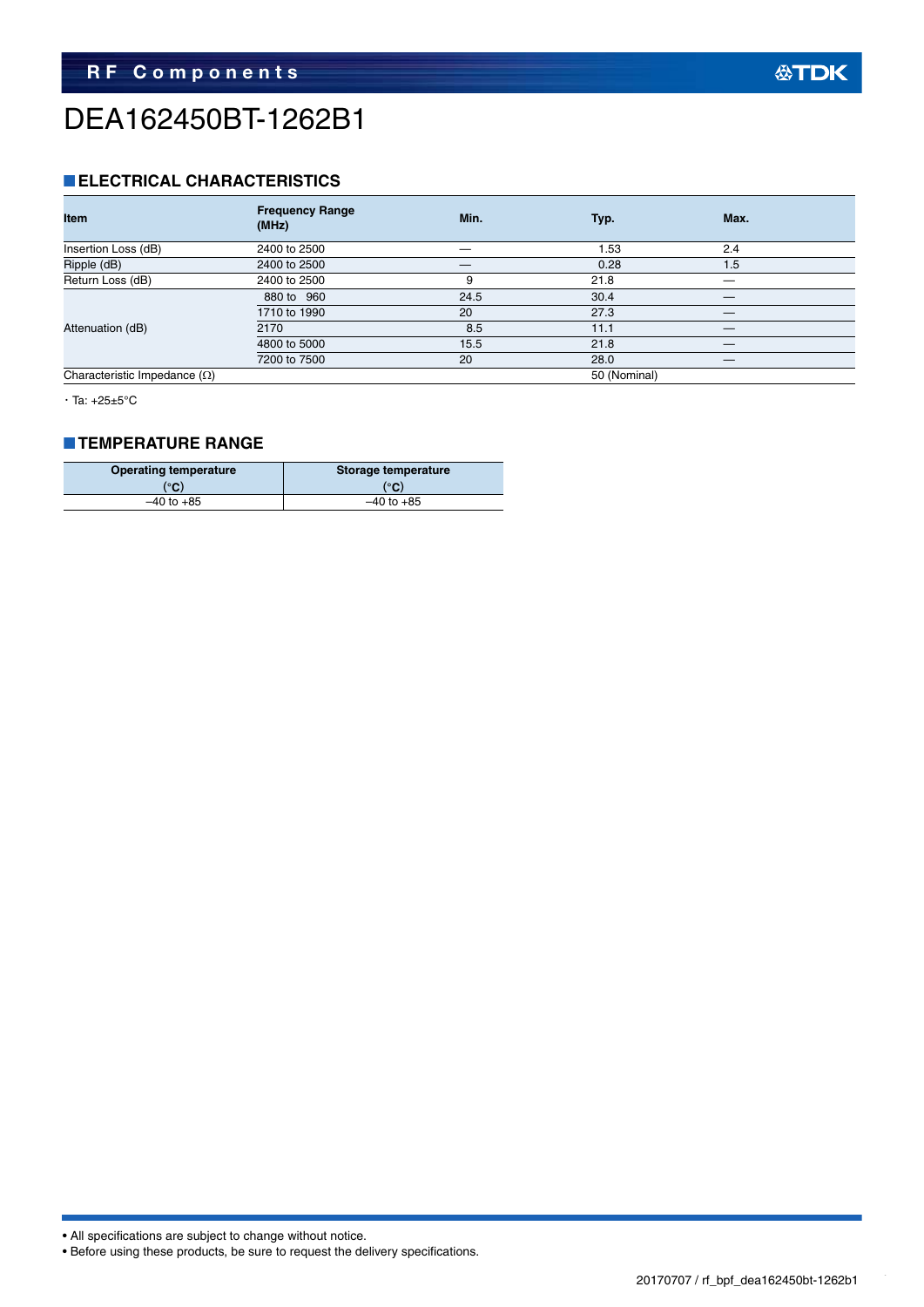# DEA162450BT-1262B1

#### **FREQUENCY CHARACTERISTICS**





**RETURN LOSS** 





• All specifications are subject to change without notice.

<sup>•</sup> Before using these products, be sure to request the delivery specifications.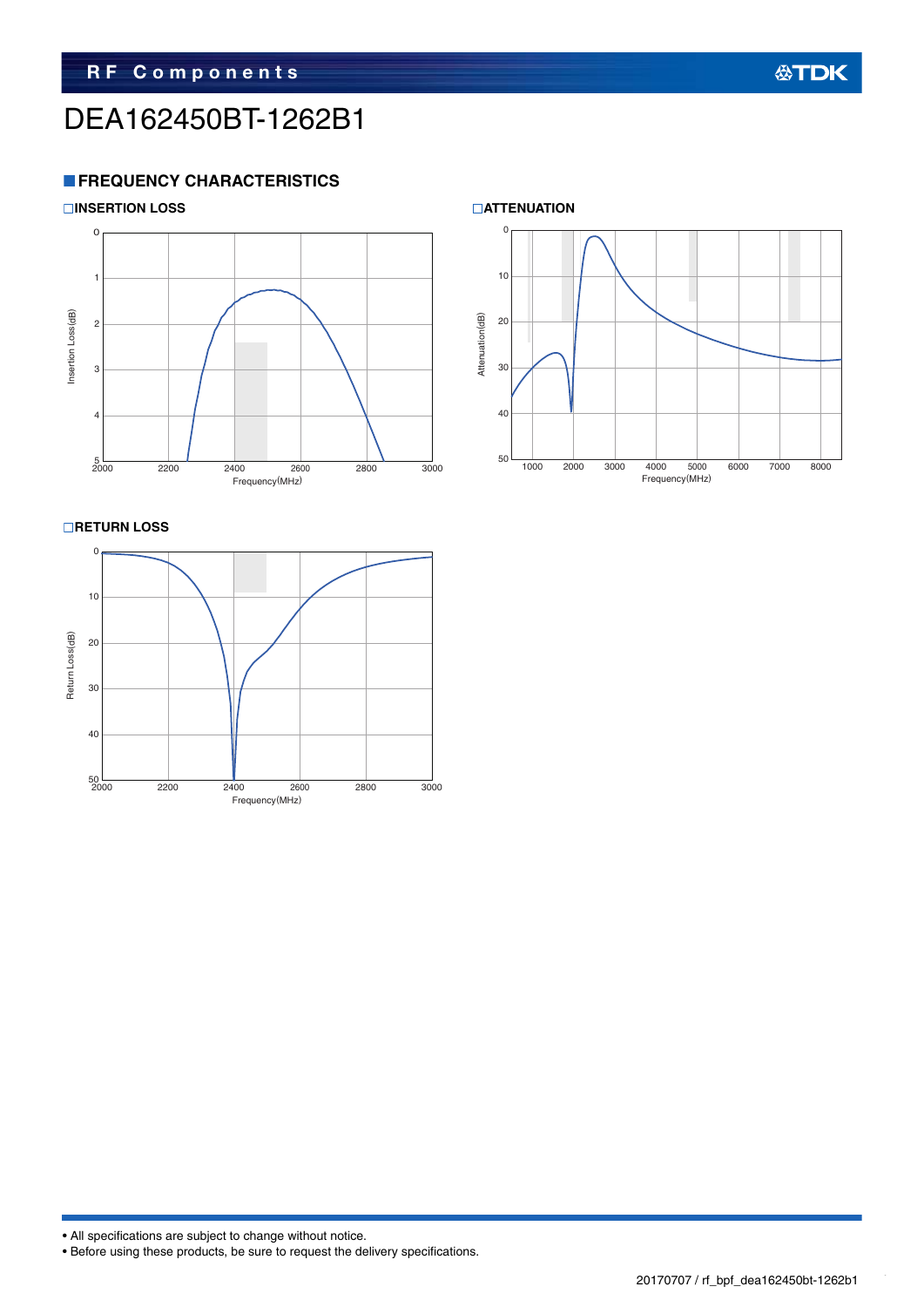# DEA162450BT-1262B1

#### **RECOMMENDED REFLOW PROFILE**



| Preheating      |       |              | Soldering                |              |                                 |             |  |
|-----------------|-------|--------------|--------------------------|--------------|---------------------------------|-------------|--|
|                 |       |              | Critical zone (T3 to T4) |              | Peak                            |             |  |
| Temp.           |       | <b>Time</b>  | Temp.                    | <b>Time</b>  | Temp.                           | <b>Time</b> |  |
| T1              |       |              |                          |              |                                 | t3*         |  |
| $150^{\circ}$ C | 200°C | 60 to 120sec | 217°C                    | 60 to 120sec | 240 to 260 $\mathrm{^{\circ}C}$ | 30sec max.  |  |

t3 : Time within 5°C of actual peak temperature

The maximum number of reflow is 3.

• All specifications are subject to change without notice.

```
• Before using these products, be sure to request the delivery specifications.
```